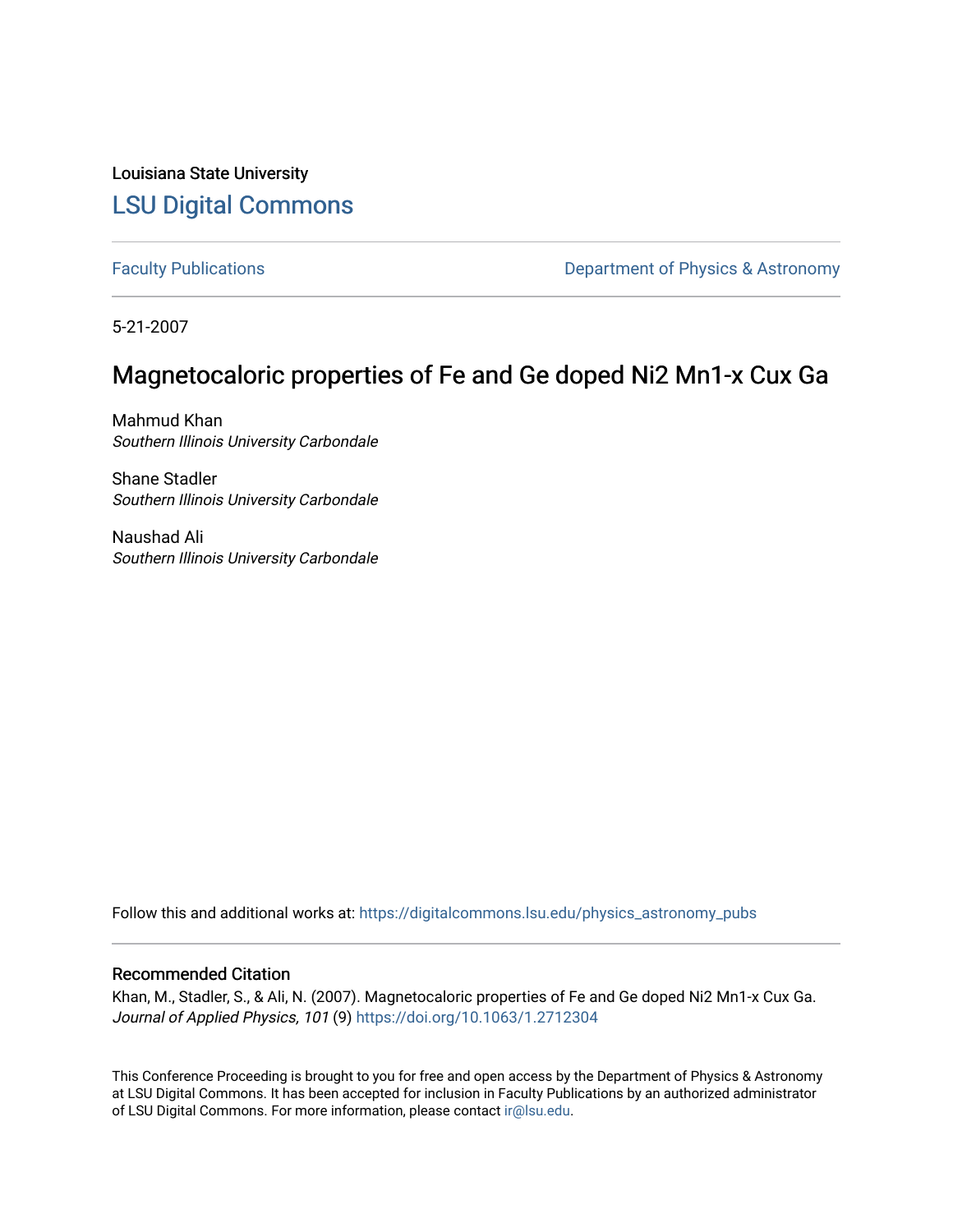## **Southern Illinois University Carbondale [OpenSIUC](http://opensiuc.lib.siu.edu?utm_source=opensiuc.lib.siu.edu%2Fphys_pubs%2F29&utm_medium=PDF&utm_campaign=PDFCoverPages)**

[Publications](http://opensiuc.lib.siu.edu/phys_pubs?utm_source=opensiuc.lib.siu.edu%2Fphys_pubs%2F29&utm_medium=PDF&utm_campaign=PDFCoverPages) [Department of Physics](http://opensiuc.lib.siu.edu/phys?utm_source=opensiuc.lib.siu.edu%2Fphys_pubs%2F29&utm_medium=PDF&utm_campaign=PDFCoverPages)

5-2007

# Magnetocaloric Properties of Fe and Ge Doped Ni2Mn1−xCuxGa

Mahmud Khan *Southern Illinois University Carbondale*

Shane Stadler *Southern Illinois University Carbondale*

Naushad Ali *Southern Illinois University Carbondale*

Follow this and additional works at: [http://opensiuc.lib.siu.edu/phys\\_pubs](http://opensiuc.lib.siu.edu/phys_pubs?utm_source=opensiuc.lib.siu.edu%2Fphys_pubs%2F29&utm_medium=PDF&utm_campaign=PDFCoverPages) © 2007 American Institute of Physics Published in *Journal of Applied Physics*, Vol. 101 No. 9 (2007) at [doi: 10.1063/1.2712304](http://dx.doi.org/10.1063/1.2712304)

### Recommended Citation

Khan, Mahmud, Stadler, Shane and Ali, Naushad. "Magnetocaloric Properties of Fe and Ge Doped Ni2Mn1−xCuxGa." (May 2007).

This Article is brought to you for free and open access by the Department of Physics at OpenSIUC. It has been accepted for inclusion in Publications by an authorized administrator of OpenSIUC. For more information, please contact [opensiuc@lib.siu.edu.](mailto:opensiuc@lib.siu.edu)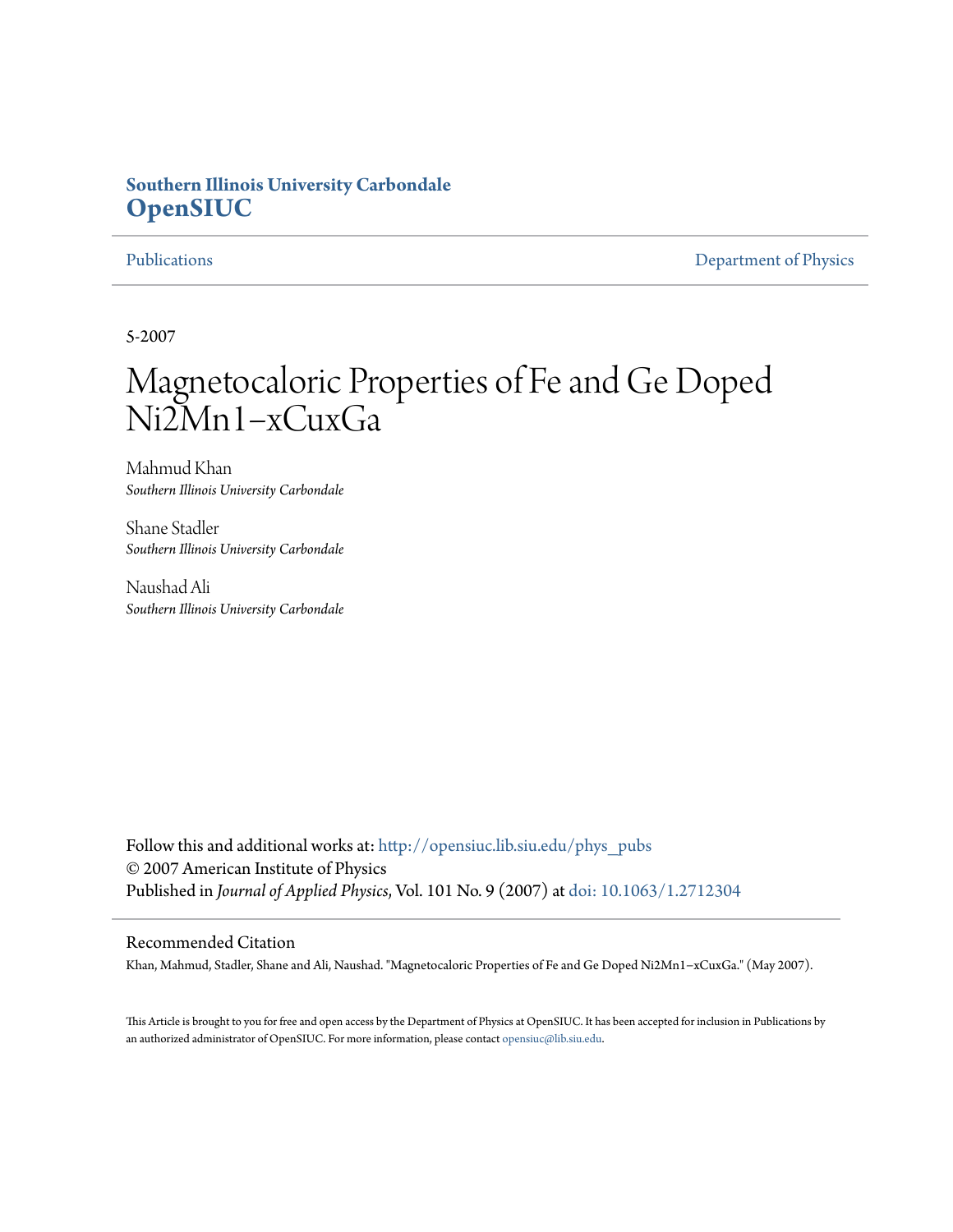## **[Magnetocaloric properties of Fe and Ge doped Ni2Mn1−](http://dx.doi.org/10.1063/1.2712304)***x***Cu***x***Ga**

Mahmud Khan,<sup>a)</sup> Shane Stadler, and Naushad Ali

*Department of Physics, Southern Illinois University, Carbondale, Illinois 62901*

Presented on 9 January 2007; received 30 October 2006; accepted 20 December 2006; published online 3 May 2007)

The magnetocaloric properties of Fe and Ge doped  $\text{Ni}_2\text{Mn}_{0.75}\text{Cu}_{0.25}\text{Ga}$  Heusler alloys have been investigated. Using  $Ni<sub>2</sub>Mn<sub>0.75</sub>Cu<sub>0.25</sub>Ga$  as the parent material, the Fe doped system (Ni<sub>2</sub>Mn<sub>1−*x*</sub>(Cu–Fe)<sub>*x*</sub>Ga) and a Ge doped system (Ni<sub>2</sub>Mn<sub>1−*x*</sub>Cu<sub>*x*</sub>Ga<sub>1−*x*</sub>Ge<sub>*x*</sub>) were studied. The manipulation of the Mn–Cu subsystem with Fe doping results in a decrease of the first order magnetostructural transition temperature, whereas the substitution of Ge for the Mn–Cu–Ga subsystems results in an increase of the magnetostructural transition temperature. In both cases the giant magnetocaloric effect is successfully preserved. © *2007 American Institute of Physics*. [DOI: [10.1063/1.2712304](http://dx.doi.org/10.1063/1.2712304)]

Recently many ferromagnetic materials have been discovered that undergo first order magnetic transitions and exhibit large magnetocaloric effects  $(MCE).$ <sup>[1](#page-4-0)-3</sup> Due to these recent discoveries, interest in the magnetocaloric cooling technology has grown significantly. When compared to the currently employed gas cooling technology, the magnetocaloric cooling technology has considerably enhanced efficiency, and therefore the recent discoveries and continuing research on magnetocaloric materials may lead to intense universal consequences. $4-7$  The MCE is a result of the alignment of magnetic moments with an external magnetic field. The alignment causes a reduction in the magnetic randomness or the magnetic component of the total entropy. The reduction of magnetic entropy is compensated by an increase in the other components of the total entropy. In the case of magnetocaloric materials, the compensation results in the heating of the material. A detailed discussion of the thermodynamics of the MCE is presented in Ref. [8.](#page-4-4)

The Heusler alloy  $Ni<sub>2</sub>MnGa$  is a well known shape memory alloy that has potential application as a magnetic actuator material. Lately it has gained additional interest due to its possible candidacy as a magnetic refrigerant material.<sup>9–[13](#page-4-6)</sup> Stoichiometric Ni<sub>2</sub>MnGa has an *L*2<sub>1</sub> crystal structure at room temperature and, upon cooling, it undergoes a first order martensitic structural phase transition (at  $T_M$ =202 K) from the parent cubic (austenitic) phase to a low temperature (LT) complex tetragonal structure. The Curie temperature for this is alloy is  $T_C = 376$  K.<sup>14</sup> The substitution of Ni for Mn in the  $Ni_{2+x}Mn_{1-x}Ga$  system results in an increase in  $T_M$  and decrease of  $T_C$  and, for 0.17 $\leq x \leq 0.20$ , the coincidence of  $T_M$  and  $T_C$  results in a first order magnetostructural phase transition.<sup>15</sup> As a result of this first order transition, a giant MCE of  $|\Delta S_m|=15$  J kg<sup>-1</sup> K<sup>-1</sup> at 1.8 T field was observed in  $Ni<sub>2.19</sub>Mn<sub>0.81</sub>Ga<sup>10</sup>$  In stoichiometric  $Ni_{55.2}Mn_{18.6}Ga_{18.6}$  a magnetic entropy change of  $\Delta S_m$ =  $-20.4$  J kg<sup>-1</sup> K<sup>-1</sup> at 317 K in a field change of 5 T has been reported[.9](#page-4-5) In polycrystalline Ni–Mn–Ga, the highest value of

 $\Delta S_m$  =−66.2 J kg<sup>-1</sup> K<sup>-1</sup> at 350.25 K in a field change of 5 T is observed in  $Ni_{2.19}Mn_{0.81}Ga.<sup>13</sup>$  The coincidence of  $T_M$ and  $T_c$  is also reported to be the result of Cu substitution on the Mn sites of Ni<sub>2</sub>MnGa.<sup>16</sup> In a recent study, a giant MCE of  $\Delta S_m$ ≈-64 J kg<sup>-1</sup> K<sup>-1</sup> at 308 K was observed in  $Ni<sub>2</sub>Mn<sub>0.75</sub>Cu<sub>0.25</sub>Ga<sup>17</sup>$  Since the giant MCE occurs very close to room temperature, further research on and development of this alloy might result in the outcome of a potential magnetic refrigerant material that would be affordable and efficient. The ability to tune the magnetostructural transition temperature while preserving the high MCE value would be an interesting and significant outcome of further research. This is because the tunability of the high MCE value over a wide temperature range will open possibilities of developing magnetic refrigerant composites for near room temperature magnetic cooling applications.

In this work we report our experimental results of MCE studies on the Fe doped system  $(Ni_2Mn_{0.71}Cu_{0.27}Fe_{0.02}Ga)$ and on a Ge doped system  $(Ni_2Mn_{0.70}Cu_{0.30}Ga_{0.95}Ge_{0.05})$ . The objective was to be able to tune the first order magnetostructural transition temperature through various substitutions while preserving the high  $\Delta S_M$  peak value.

Polycrystalline buttons of approximately 5 g of  $Ni<sub>2</sub>Mn<sub>0.71</sub>Cu<sub>0.27</sub>Fe<sub>0.02</sub>Ga$  and  $Ni<sub>2</sub>Mn<sub>0.70</sub>Cu<sub>0.30</sub>Ga<sub>0.95</sub>Ge<sub>0.05</sub>$ were fabricated by conventional arc melting in an argon atmosphere using Ni, Mn, Cu, Fe, Ga, and Ge of 4*N* purity. The elements were melted four times, and the weight loss after melting was found to be less than 0.3%. For homogenization, the samples were wrapped in Ta foil and annealed in vacuum for 72 h at 800 °C, and subsequently slowly cooled down to room temperature.

For phase identification and lattice constants determination, x-ray diffraction measurements were conducted at room temperature using a GBC minimaterials analyzer (MMA) x-ray diffractometer that employed Cu  $K\alpha$  radiation and Bragg-Brentano geometry.

The magnetization measurements were performed using a superconducting quantum interference device (SQUID) made by Quantum Design, Inc. The measurements were performed in a temperature range of 5–400 K and magnetic

<span id="page-2-0"></span>a)Author to whom correspondence should be addressed; electronic mail: mkhan@siu.edu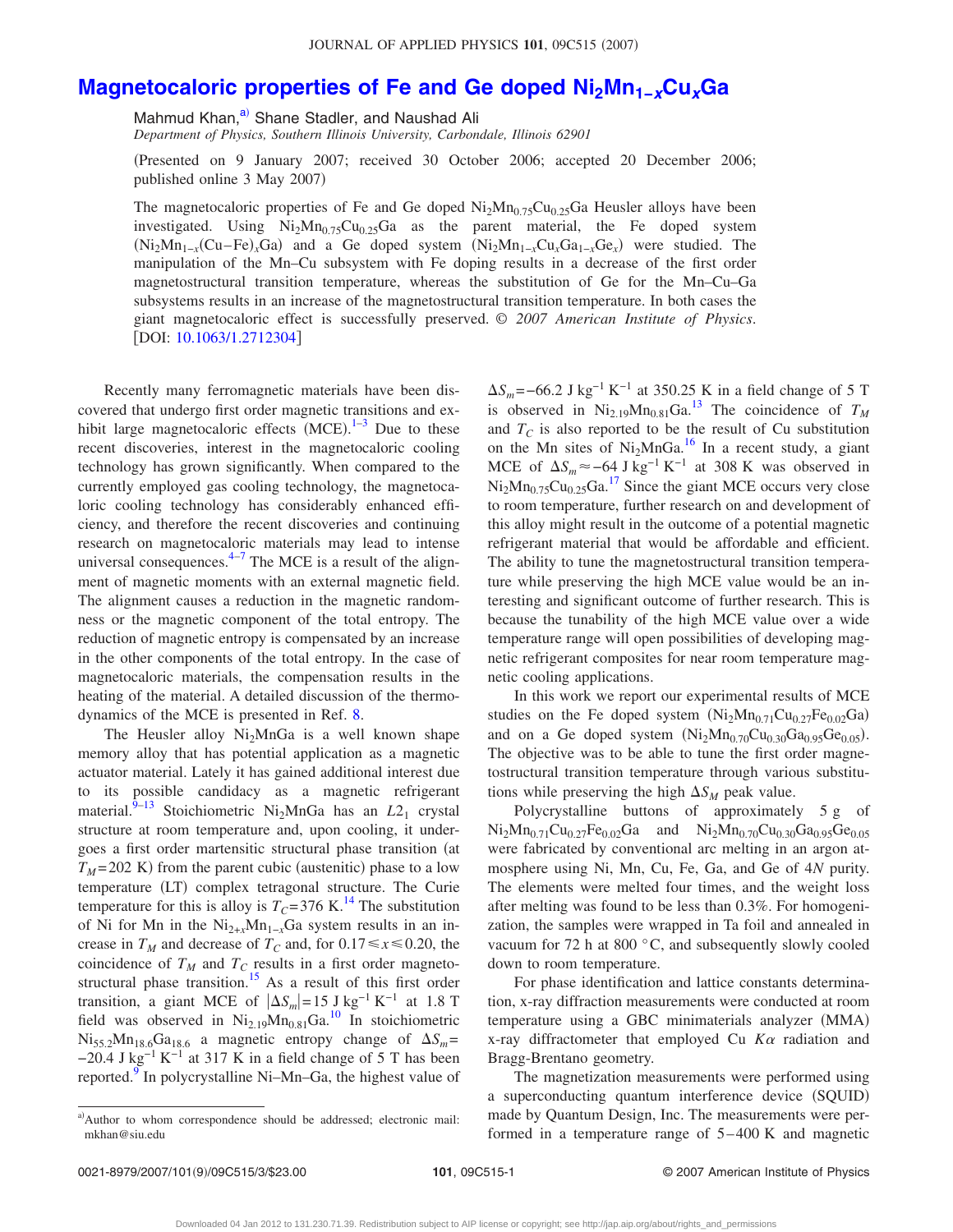<span id="page-3-0"></span>

FIG. 1. Room temperature powder XRD patterns of  $Ni<sub>2</sub>Mn<sub>0.71</sub>Cu<sub>0.27</sub>Fe<sub>0.02</sub>Ga$ and  $Ni<sub>2</sub>Mn<sub>0.70</sub>Cu<sub>0.30</sub>Ga<sub>0.95</sub>Ge<sub>0.05</sub>$ .

field of up to 5 T. The magnetic entropy change  $\Delta S_m$  was calculated from the isothermal magnetization data using the relation,

<span id="page-3-2"></span>
$$
\Delta S_{\text{mag}} = \int_0^H \left(\frac{\partial M}{\partial T}\right)_H dH. \tag{1}
$$

Thermal expansion measurements were performed using a high resolution capacitance dilatometry method in the temperature range of 150–350 K.

Figure [1](#page-3-0) represents the room temperature x-ray diffraction (XRD) patterns of  $Ni<sub>2</sub>Mn<sub>0.71</sub>Cu<sub>0.27</sub>Fe<sub>0.02</sub>Ga$  and  $Ni<sub>2</sub>Mn<sub>0.70</sub>Cu<sub>0.30</sub>Ga<sub>0.95</sub>Ge<sub>0.05</sub>$ . The XRD patterns indicate that  $Ni<sub>2</sub>Mn<sub>0.70</sub>Cu<sub>0.30</sub>Ga<sub>0.95</sub>Ge<sub>0.05</sub>$  possess a typical tetragonal structure at room temperature with *a*=*b*=5.46 Å and *c* =6.41 Å. In the  $Ni<sub>2</sub>Mn<sub>0.71</sub>Cu<sub>0.27</sub>Fe<sub>0.02</sub>Ga sample, both mar$ tenstic and austenitic phases seem to coexist. This coexistence of both phases is due to the martensitic transition taking place at  $T_M$ =302 K, which is very close to room temperature. A similar XRD pattern was observed for  $Ni<sub>2</sub>Mn<sub>0.75</sub>Cu<sub>0.25</sub>Ga.<sup>16</sup>$ 

The magnetization curves as a function of temperature  $M(T)$  of  $Ni<sub>2</sub>Mn<sub>0.71</sub>Cu<sub>0.27</sub>Fe<sub>0.02</sub>Ga$ ,  $Ni<sub>2</sub>Mn<sub>0.75</sub>Cu<sub>0.25</sub>Ga$  and  $Ni<sub>2</sub>Mn<sub>0.70</sub>Cu<sub>0.30</sub>Ga<sub>0.95</sub>Ge<sub>0.05</sub>$  at a field of 1 kOe are presented in Fig. [2.](#page-3-1) As shown in this figure, the only transition observed in each alloy is a sharp jump of magnetization at  $T_C$ . The temperature hysteresis observed in the  $M(T)$  curves at 1 kOe, obtained for increasing and decreasing temperature, of  $Ni_2Mn_{0.70}Cu_{0.30}Ga_{0.95}Ge_{0.05}$  $Ni_2Mn_{0.70}Cu_{0.30}Ga_{0.95}Ge_{0.05}$  $Ni_2Mn_{0.70}Cu_{0.30}Ga_{0.95}Ge_{0.05}$  [see inset (a) of Fig. 2] suggests that the transition at  $T_c$  is a first order phase transition. The sharp steplike change in the thermal expansion curve (typical for a first order phase transition) of  $Ni<sub>2</sub>Mn<sub>0.70</sub>Cu<sub>0.30</sub>Ga<sub>0.95</sub>Ge<sub>0.05</sub> shown in inset (b) of Fig. 2 fur Ni<sub>2</sub>Mn<sub>0.70</sub>Cu<sub>0.30</sub>Ga<sub>0.95</sub>Ge<sub>0.05</sub> shown in inset (b) of Fig. 2 fur Ni<sub>2</sub>Mn<sub>0.70</sub>Cu<sub>0.30</sub>Ga<sub>0.95</sub>Ge<sub>0.05</sub> shown in inset (b) of Fig. 2 fur$ ther verifies that the transition is a first order phase transition. It is clear from the figure that the magnetostructural transition temperature, represented by  $T_C$ , increases in the Ge doped sample and decreases in the Fe doped sample. It has been reported previously that Fe substitution on the Mn sites of Ni<sub>2</sub>MnGa results in decrease of  $T_M$  and increase of  $T_C$ .<sup>[18](#page-4-12)</sup> In  $\text{Ni}_2\text{Mn}_{0.75}\text{Cu}_{0.25}\text{Ga}$ ,  $T_M = T_C$ , and therefore as suggested in Ref. [16,](#page-4-10) the further partial substitution of Cu on the Mn sites results in the increase of  $T_M$  and decreases of  $T_C$ . Additional

<span id="page-3-1"></span>

FIG. 2. Magnetization as a function of temperature of  $(1)$  $Ni<sub>2</sub>Mn<sub>0.75</sub>Cu<sub>0.25</sub>Ga,$  (2)  $Ni<sub>2</sub>Mn<sub>0.71</sub>Cu<sub>0.27</sub>Fe<sub>0.02</sub>Ga$ , and  $(3)$  $Ni<sub>2</sub>Mn<sub>0.70</sub>Cu<sub>0.30</sub>Ga<sub>0.95</sub>Ge<sub>0.05</sub> obtained at a field of 1 kOe. The inset (a) and$ (b) represents the temperature hysteresis and thermal expansion curves, respectively, of  $Ni<sub>2</sub>Mn<sub>0.70</sub>Cu<sub>0.30</sub>Ga<sub>0.95</sub>Ge<sub>0.05</sub>$ .

substitution of Fe on the Mn site increases the  $T_c$  and decreases of  $T_M$ , bringing back the two transitions at the same temperature. Ge substitution on the Ga site in  $Ni<sub>2</sub>MnGa$  results in a decrease of  $T_M$ ,<sup>[19](#page-4-13)</sup> and so when Ga is replaced by partial Ge in  $Ni<sub>2</sub>Mn<sub>0.70</sub>Cu<sub>0.30</sub>Ga$ ,  $T<sub>M</sub>$  decreases resulting in the overlap of  $T_M$  and  $T_C$ . The saturation moments of the samples at 5 K are 3.32, 3.27, and  $3.16\mu_B/f.u.$ for  $Ni<sub>2</sub>Mn<sub>0.71</sub>Cu<sub>0.27</sub>Fe<sub>0.02</sub>Ga$ ,  $Ni<sub>2</sub>Mn<sub>0.75</sub>Cu<sub>0.25</sub>Ga$ , and  $Ni<sub>2</sub>Mn<sub>0.70</sub>Cu<sub>0.30</sub>Ga<sub>0.95</sub>Ge<sub>0.05</sub>$ , respectively. It is apparent that the sample with Fe possesses a higher saturation moment than the other two samples, suggesting that the moment of the  $Ni<sub>2</sub>Mn<sub>0.75</sub>Cu<sub>0.25</sub>Ga$  system can be increased by Fe doping.

The  $\Delta S_m$  values were evaluated from isothermal magnetization curves using Eq.  $(1)$  $(1)$  $(1)$ . This equation is more appropriate to calculate MCE in the vicinity of a second order phase transition. However, its employment in calculating  $\Delta S_m$  in the vicinity of first order phase transitions is very common which, according to Gschneidner *et al.*, is justified in cases where problematic discontinuities are not present in the phase transition.<sup>3</sup> The majority of the reported  $\Delta S_m$ values of Ni-Mn-Ga, and other ferromagnetic systems<sup>3</sup> exhibiting first order phase transitions, are calculated using Eq. ([1](#page-3-2)). Figures  $3(a)$  $3(a)$  and  $3(b)$  show the isothermal magnetization curves as a function of fields of  $Ni<sub>2</sub>Mn<sub>0.71</sub>Cu<sub>0.27</sub>Fe<sub>0.02</sub>Ga$ and  $Ni<sub>2</sub>Mn<sub>0.70</sub>Cu<sub>0.30</sub>Ga<sub>0.95</sub>Ge<sub>0.05</sub>$ , respectively. The changes of magnetic entropies of  $Ni<sub>2</sub>Mn<sub>0.71</sub>Cu<sub>0.27</sub>Fe<sub>0.02</sub>Ga$ ,  $Ni<sub>2</sub>Mn<sub>0.75</sub>Cu<sub>0.25</sub>Ga$ , and  $Ni<sub>2</sub>Mn<sub>0.70</sub>Cu<sub>0.30</sub>Ga<sub>0.95</sub>Ge<sub>0.05</sub>$ , as a function of temperature, are shown in Fig. [4.](#page-4-15) As shown in this figure, all of the samples possess comparable peak values of  $\Delta S_m$ . Peak values of 32 and 58 J/kg K for  $Ni<sub>2</sub>Mn<sub>0.71</sub>Cu<sub>0.27</sub>Fe<sub>0.02</sub>Ga$  and 23 and 57 J/kg K for  $Ni<sub>2</sub>Mn<sub>0.70</sub>Cu<sub>0.30</sub>Ga<sub>0.95</sub>Ge<sub>0.05</sub>$  are obtained at 2 and 5 T fields, respectively. The values compare well to those of  $Ni<sub>2</sub>Mn<sub>0.75</sub>Cu<sub>0.25</sub>Ga$  (28 and 64 J/kg K at 2 and 5 T fields, respectively). As shown in Fig. [5,](#page-4-16) the  $\Delta S_m$  peak values of  $Ni<sub>2</sub>Mn<sub>0.75</sub>Cu<sub>0.25</sub>Ga$  and  $Ni<sub>2</sub>Mn<sub>0.70</sub>Cu<sub>0.30</sub>Ga<sub>0.95</sub>Ge<sub>0.05</sub>$  are found to be linearly dependent on the applied fields, whereas the  $\Delta S_m$  peak values of  $Ni_2Mn_{0.71}Cu_{0.27}Fe_{0.02}Ga$  are not linear with field. Due to this, at 2 T field the  $\Delta S_m$  peak value of